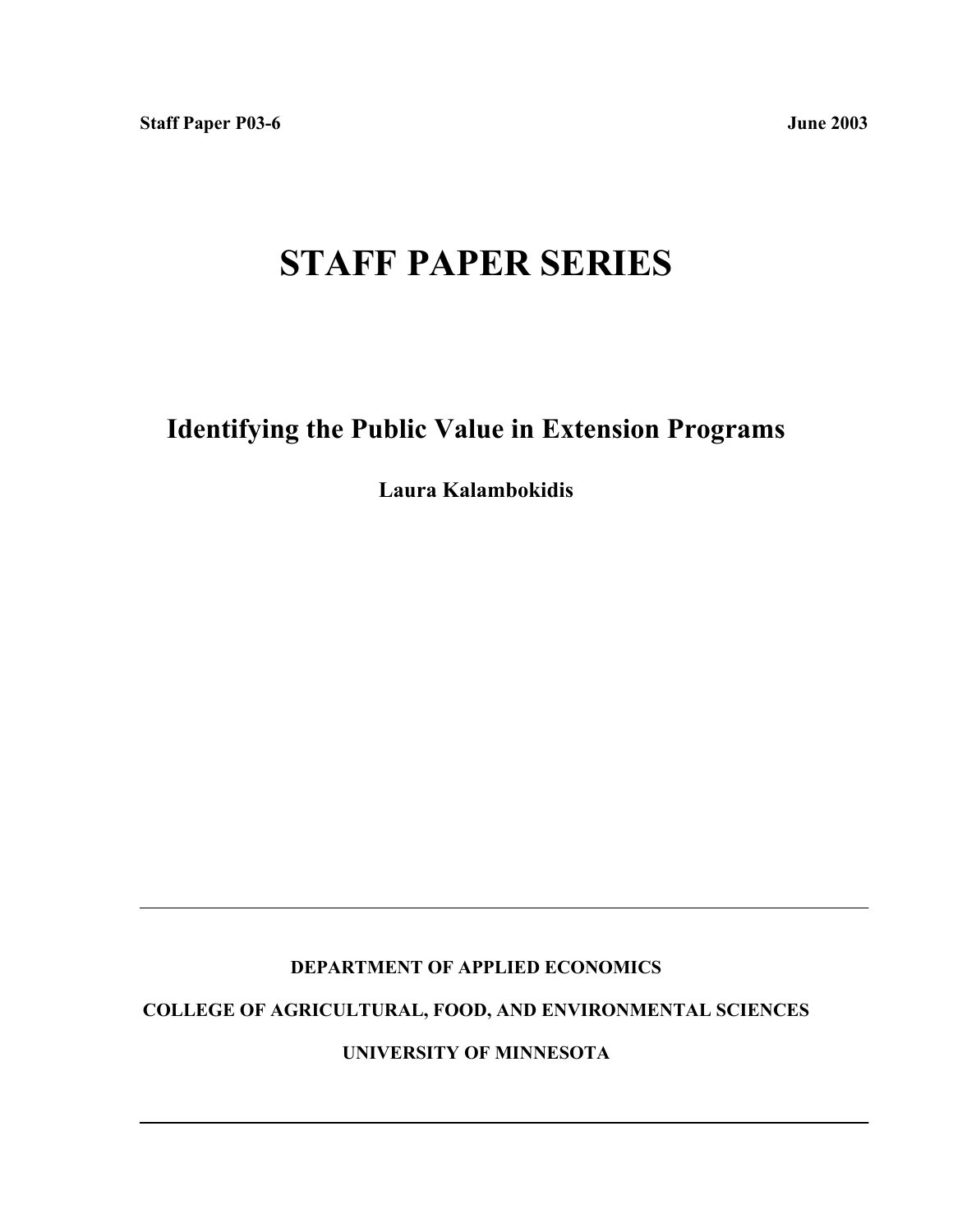# **Identifying the Public Value in Extension**

## **Laura Kalambokidis**

Laura Kalambokidis is an Assistant Profess and Extension Economist in the Department *of Applied Economics at the University of Minnesota, St. Paul, MN.*

*This paper was prepared for presentation at the American Agricultural Economics Association Annual Meeting, July 27-30, 2003, Montreal, Canada.*

*The analyses and views reported in this paper are those of the author. They are not necessarily endorsed by the Department of Applied Economics or by the University of Minnesota.*

*The University of Minnesota is committed to the policy that all persons shall have equal access to its programs, facilities, and employment without regard to race, color, creed, religion, national origin, sex, age, marital status, disability, public assistance status, veteran status, or sexual orientation.*

*Copies of this publication are available at http://agecon.lib.umn.edu/. Information on other titles in this series may be obtained from: Waite Library, University of Minnesota, Department of Applied Economics, 232 Classroom Office Building, 1994 Buford Avenue, St. Paul, MN 55108, U.S.A.*

*Copyright (c) 2003 by Laura Kalambokidis. All rights reserved. Readers may make verbatim copies of this document for non-commercial purposes by any means, provided that this copyright notice appears on all such copies.*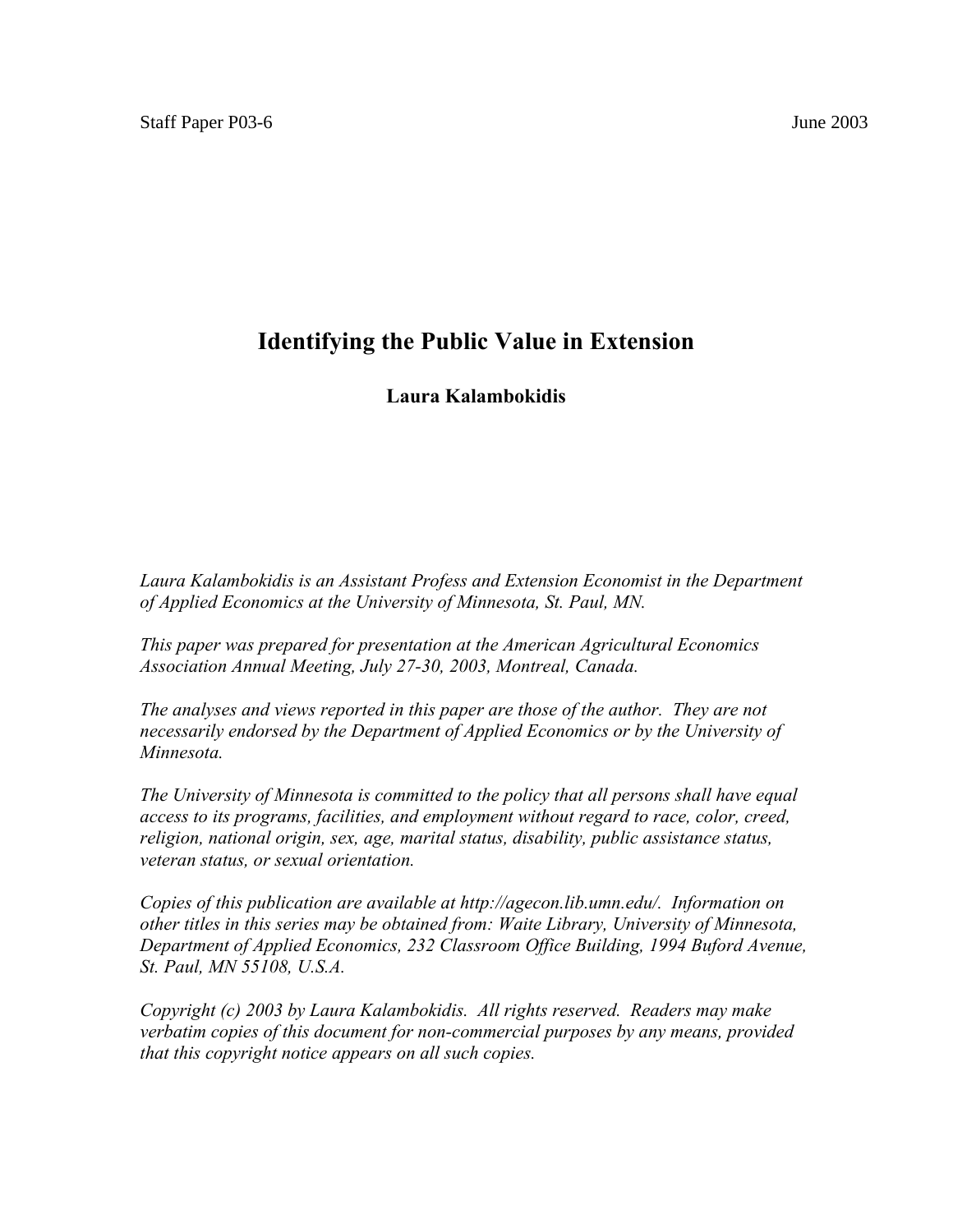#### **Abstract**

Government budget crises have compelled state Extension Services to defend their receipt of state and county funding. A key to that defense is persuading citizens and policymakers of Extension's "public value": the benefit from Extension programs to those who are not directly served. This paper uses the principles of public sector economics to help formulate that defense and describes how Extension staff have applied economic principles to identify the public value in their own programs. The approach, developed into a workshop for program teams, serves to both sustain programs that have strong public value and identify programs that do not.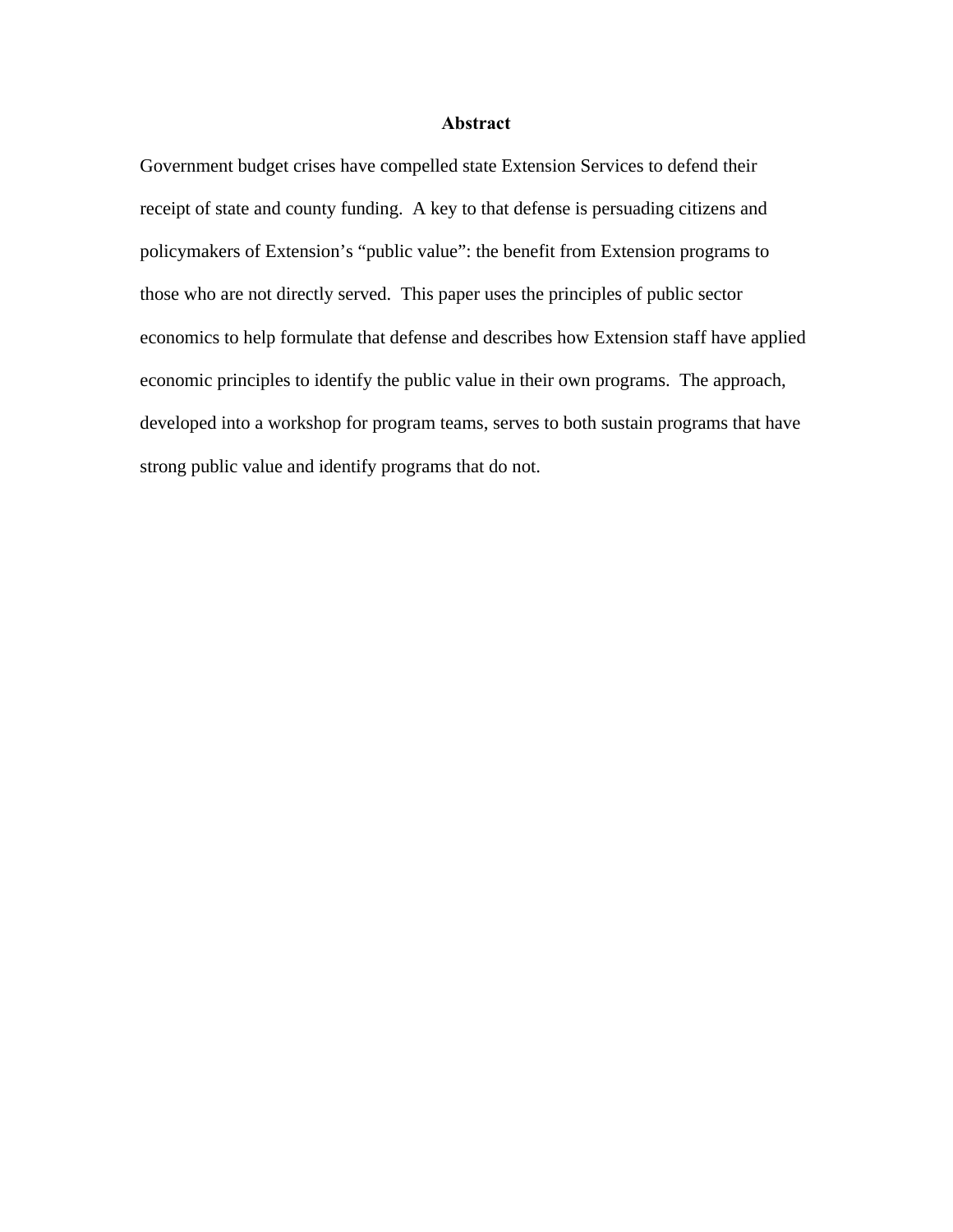#### **Identifying the Public Value in Extension Programs**

#### **Public Value is Crucial to Program Support**

The current economic climate has placed significant pressure on the budgets of state and county governments. In turn, those governments have compelled state Cooperative Extension Services to defend their continued receipt of state and county funding. Even when policymakers are persuaded of the efficacy of an Extension program, they have questioned whether the program should be supported with scarce public dollars rather than through user charges.

In his book, *Creating Public Value,* Mark Moore explains that a government agency can secure public support for its services by articulating what he calls the "public value" of those services (Moore (1995), p. 28). In contrast with the private value that accrues to an individual who purchases a private good, public value is created when a service benefits society as a whole. When a service is recognized as having significant public value, even citizens who do not directly benefit from the service will endorse its public funding. When a service is *not* recognized as having significant public value, citizens believe that it should have the same status as a private good, and should be purchased on the private market for a price. Cooperative Extension, the recipient of funding from several levels of government, faces the challenge described by Moore: "…for a public enterprise to be judged worthwhile, it must pass a test beyond the mere demonstration that the value of its products exceeds the value of the resources used in producing the results: it must explain why the enterprise should be public rather than private" (Moore (1995), p. 43).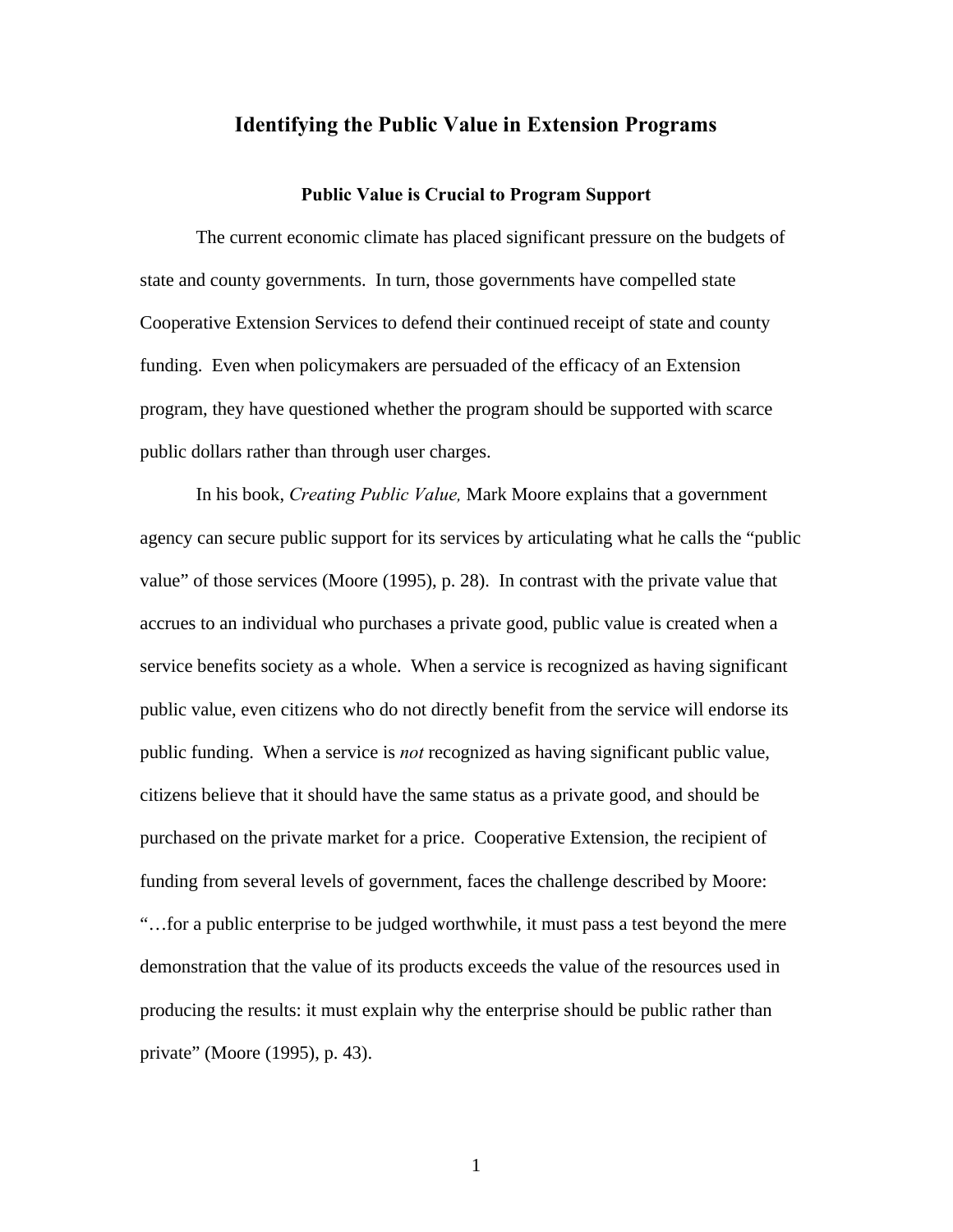Public sector economics addresses this very challenge by identifying the conditions that call for a service to be publicly funded. Those conditions include the classic cases of market failure—imperfect information, externalities, public goods, and natural monopoly—as well as the desire of a community to ensure fairness and justice. When those conditions are met, collective action (possibly, though not necessarily, through government intervention) leads to general improvements in welfare. This article describes an approach for systematically applying the principles of public sector economics to Extension programs in order to formulate a persuasive argument for the programs' public support.

The approach, which has been developed into a workshop for Extension program teams, begins with an assessment of whether and how the measured impacts of a particular Extension program address one or more of the economic justifications for government intervention. We then try to determine which of those justifications represents the strongest argument for the program. In the process, we will either develop a strong message about the public value of the program, which can be used to shore up public support, or we will establish that public funding for the program, in its current form, is not justified. Therefore, the approach serves to both sustain programs that have strong public value and identify programs that do not.

The workshop was developed at the request of University of Minnesota Extension administrators, who had observed a gap in program directors' messages about their programs. Program directors were asked, "What evidence do you have of this program being valued by the public?" Having successfully delivered programs that satisfied client needs, program directors understandably responded by enumerating their program's value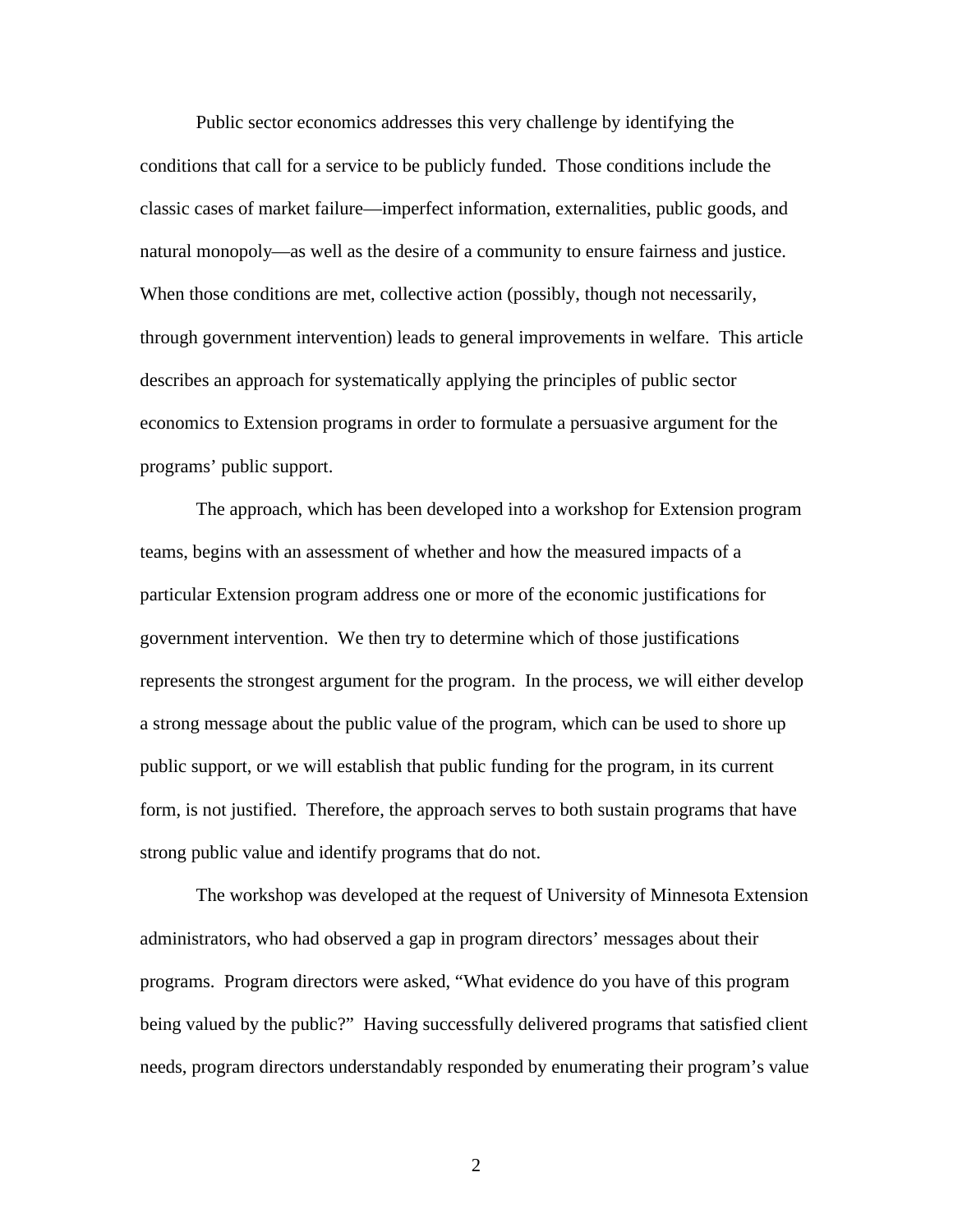*to direct participants*. They described the programs' documented impacts on participant behavior or welfare, presented strong participant evaluations and individual testimonials, and showed that participants were willing to pay a fee to access the program. However, to secure public funding for a program, Extension staff must also be able to explain why citizens and policymakers *who are not direct program participants* should value the program. Extension administrators found that their program teams could not adequately make these arguments.

Consequently, Extension administrators commissioned a workshop, called "Identifying the Public Value in Extension Programs," to help program teams develop a "public value statement." Based on the principles of public sector economics, the statement would convey the program's value to citizens in an economically sound, but accessible, way. Ultimately, the statements would be used by the program team, Extension administration, and Extension's communications office to secure support for the program.

Three two-hour pilot workshops took place in October 2002 on the St. Paul campus of the University of Minnesota. Ten Minnesota Extension Service program teams from five different subject areas attended one of the three workshops. The ten programs would be highlighted at the statewide Extension Service conference, where program teams would be asked to present their newly developed public value statements. In addition to the workshop, program teams participated in two more steps (listed in Figure 1 and described below) that provided them with additional guidance on preparing their statements.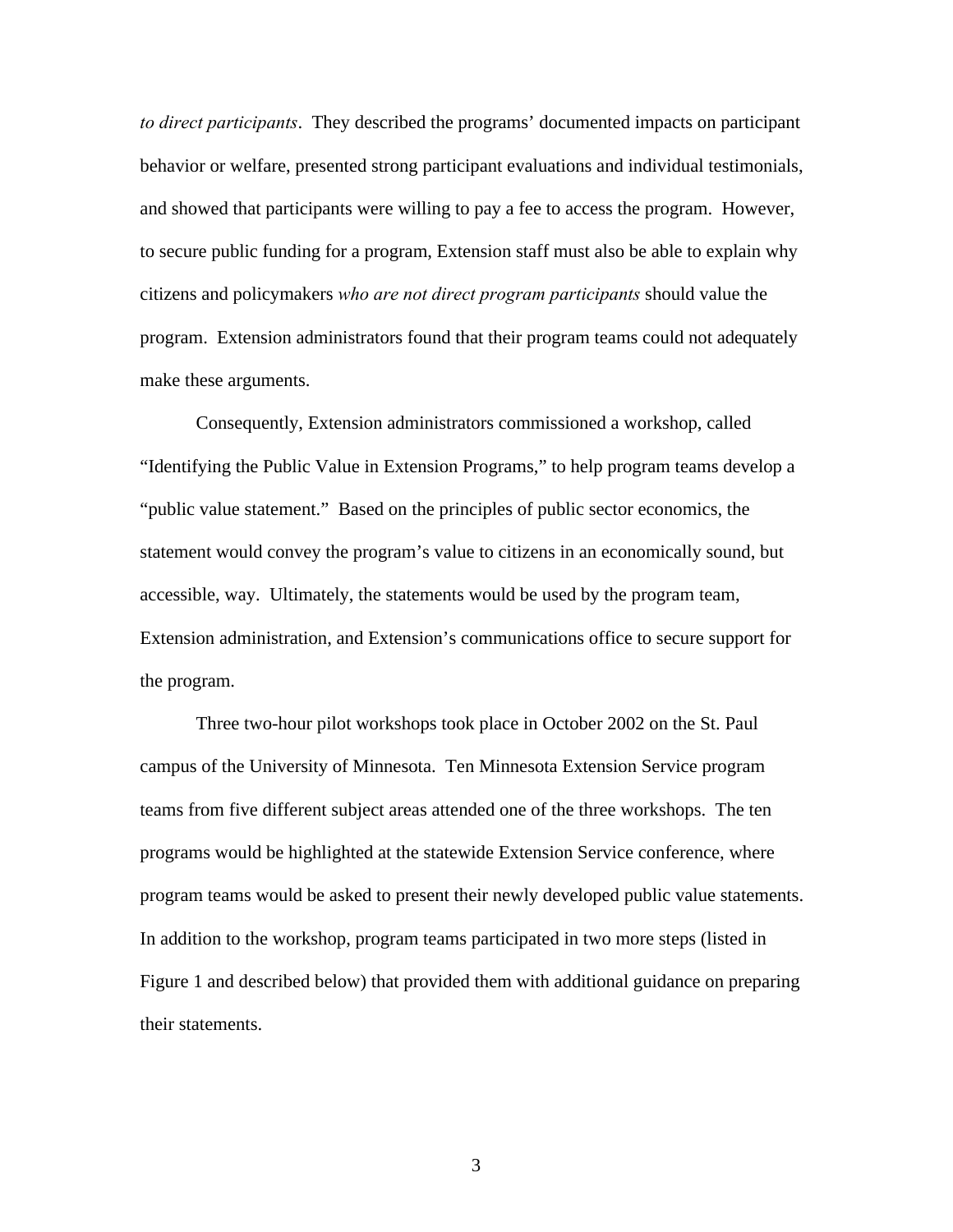#### **Figure 1.**

#### **Steps for Identifying the Public Value in an Extension Program**

- 1. Participate in the "Identifying the Public Value in Extension Programs" workshop presentation.
- 2. At the workshop, with guidance from the workshop presenter, begin to draft a public value statement.
- 3. Receive feedback on the economic soundness of the statement from an applied economist.
- 4. Incorporate the statement into a presentation about the program for the statewide Extension conference. Receive feedback from Extension colleagues at the conference.

#### **Program Teams Participated in Four Steps to Identify the Public Value of Their Program**

#### **Step 1: Program Teams Participated in the Workshop Presentation**

The "Identifying the Public Value in Extension Programs" workshop was developed and presented by the author of this article, a faculty member and Extension Economist in the Department of Applied Economics with expertise in public finance. Extension administrators and other Applied Economics faculty made helpful suggestions and reviewed early drafts of the materials.

The first hour of the workshop consisted of a presentation followed by a discussion session. The presenter explained the possible justifications for government intervention in a market economy by teaching the economic concepts listed in Table 1: imperfect information, the distribution of resources, public goods, external benefits (and costs) of production and consumption, and natural monopoly. In each of these cases, the presenter introduced the concepts with illustrations from outside of Extension. The presenter then named (or solicited from the participants) examples of Extension programs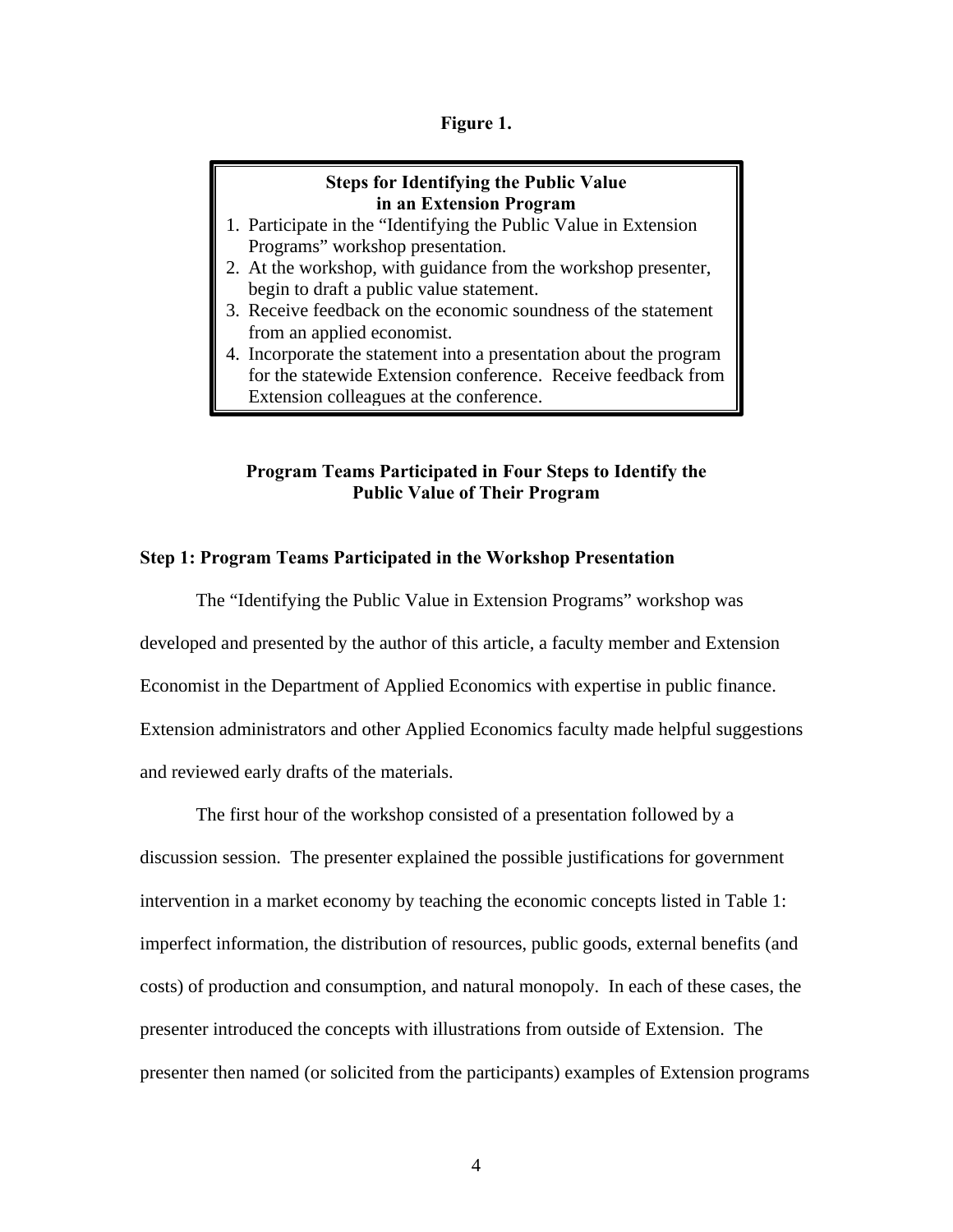that might fit these criteria. For example, the case of a public good was illustrated with the classic textbook example of a lighthouse: once the lighthouse is operational, it is impossible to exclude any passing ship from receiving its warning, and no one's ability to benefit from the lighthouse is diminished when an additional ship captain sees the light. As an Extension example, consider a program that facilitates the revitalization of Main Street in a rural town. It is at least costly, if not impossible, to try to exclude anyone from enjoying the spiffed up facades and increased economic activity in the town center. Moreover, at least for small increases in population, new residents don't reduce anyone else's enjoyment of the improvements. Table 1 defines the economic concepts and lists some of the examples used in the workshop.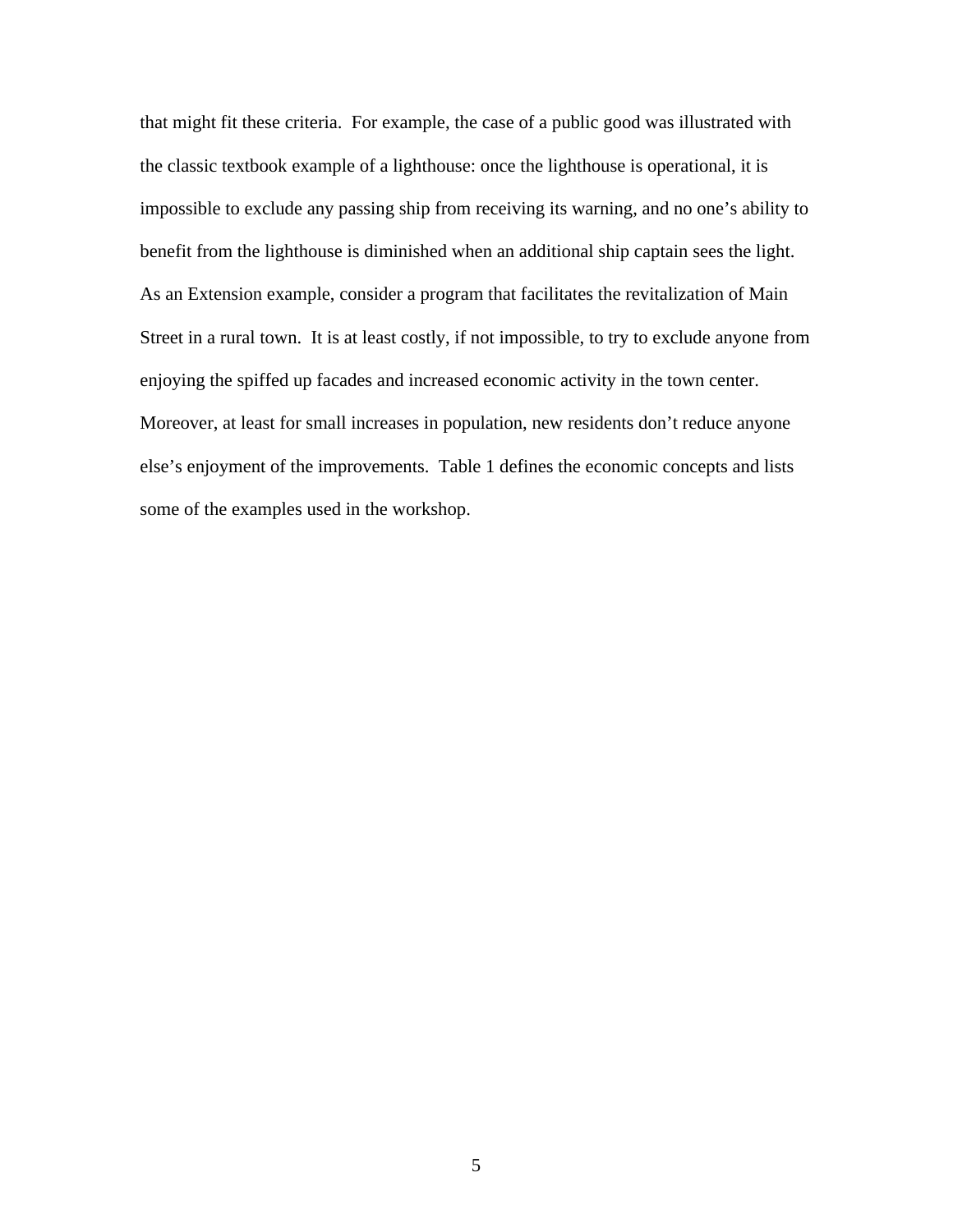| Economic                                            | <b>Explanation</b>                                                                                                                                                                                         | <b>Free Market</b>                                                                                                                                                                   | <b>Selected Extension</b>                                                                                                     |
|-----------------------------------------------------|------------------------------------------------------------------------------------------------------------------------------------------------------------------------------------------------------------|--------------------------------------------------------------------------------------------------------------------------------------------------------------------------------------|-------------------------------------------------------------------------------------------------------------------------------|
| <b>Terms</b>                                        |                                                                                                                                                                                                            | Outcome                                                                                                                                                                              | <b>Examples</b>                                                                                                               |
| Imperfect<br>information                            | When information<br>available to consumers is<br>poor or inadequate, the<br>government provides<br>information (a service) so<br>that consumers can make<br>better choices.                                | Consumers cannot<br>make the best choices<br>for themselves,<br>because they are<br>inadequately<br>informed about the<br>products they<br>purchase.                                 | • Nutrition education<br>• Soil management<br>education for ag.<br>producers<br>• Master Gardener<br>training                 |
| Distribution<br>of resources                        | The government provides<br>goods or services that<br>address crucial concerns<br>about fairness or justice.                                                                                                | Society as a whole<br>could be made better<br>off if certain private<br>goods were made<br>available to everyone<br>at some minimal<br>level, regardless of<br>their ability-to-pay. | • Youth development<br>programs in under-<br>served<br>communities<br>• Nutrition education<br>for low-income<br>families     |
| External<br>benefits<br>(costs) from<br>consumption | The use of a good or<br>service confers benefits<br>(costs) on someone other<br>than those directly<br>involved in the<br>transaction                                                                      | The consumer fails to<br>fully consider the<br>external benefit<br>(cost), and consumes<br>less (more) of the<br>good than society<br>desires.                                       | • Shoreline<br>management<br>• Erosion control<br>• Wastewater<br>treatment<br>• Youth development                            |
| External<br>benefits<br>(costs) from<br>production  | The production of a good<br>or service confers<br>benefits (costs) on<br>someone other than those<br>directly involved in the<br>transaction.                                                              | The producer fails to<br>fully consider the<br>external benefit (cost)<br>and produces less<br>(more) of the good<br>than society desires.                                           | • Development of<br>non-fossil fuels<br>• Agricultural<br>product<br>development                                              |
| Public good                                         | When it is costly (or<br>impossible) to exclude<br>non-payors from<br>benefiting from a good or<br>service and one person's<br>enjoyment of the good or<br>service does not detract<br>from anyone else's. | Too few citizens pay,<br>not enough funds are<br>collected, not enough<br>of the good or service<br>is produced.                                                                     | • Disease prevention<br>and control<br>(through, for<br>example, food<br>service training)<br>• Main Street<br>revitalization |
| Natural<br>monopoly                                 | The more of a good or<br>service is produced, the<br>lower is the cost per unit<br>to produce it.                                                                                                          | A single company<br>may build the<br>infrastructure and act<br>as a monopoly<br>supplier.                                                                                            | • Knowledge<br>generation at a<br>research university                                                                         |

**Table 1.** Criteria for collective action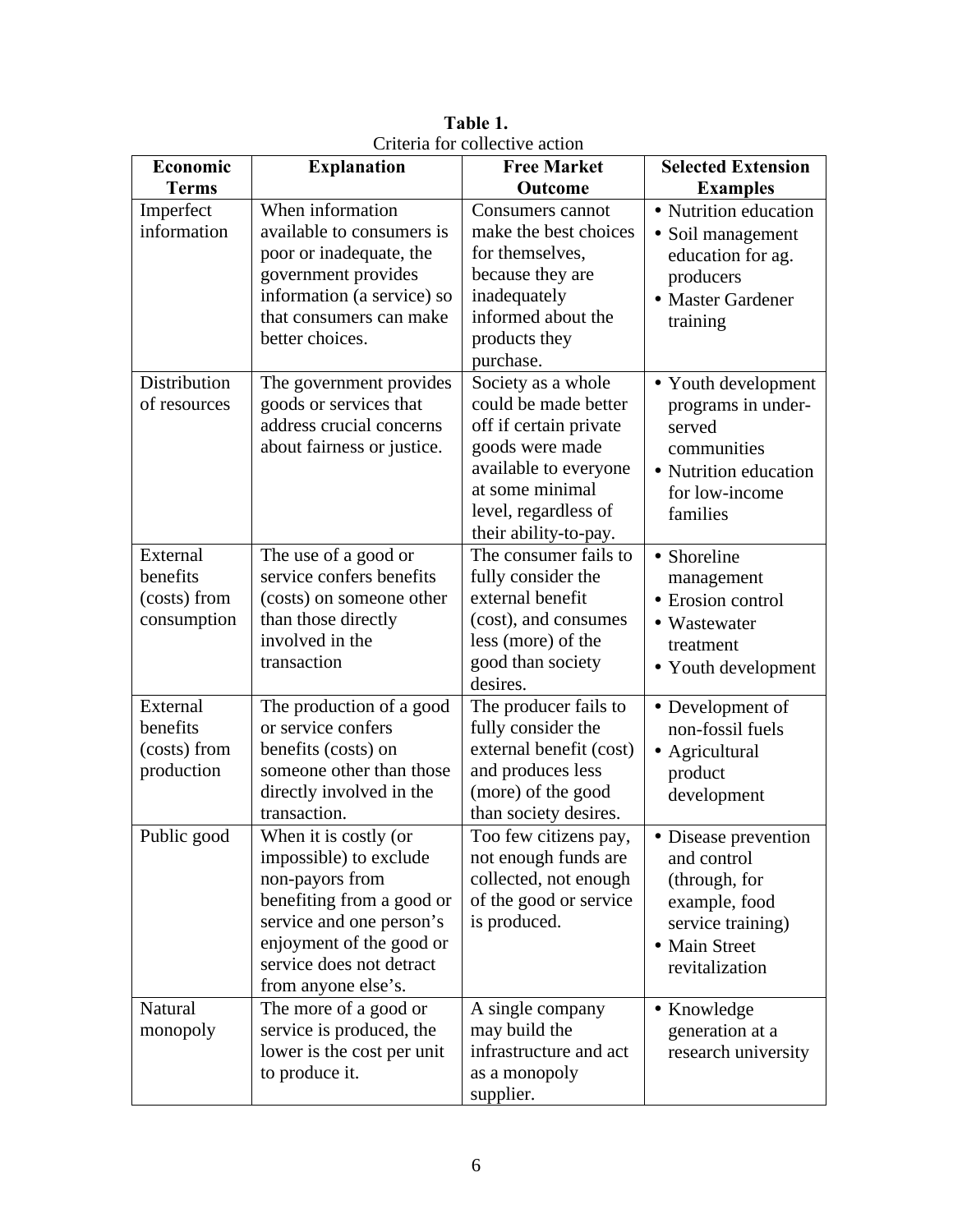The Main Street example above illustrates something that quickly became clear as workshop participants applied the economic concepts to their own programs: Extension programs rarely fit neatly into the textbook definitions that appear in Table 1. In fact, it might be technically feasible (though costly) to exclude non-taxpayers from benefiting from the revitalized town center. And eventually, additional citizens will create congestion, reducing the benefits for everyone. The workshop emphasized that, in practice, Extension programs are a mix of private and public goods, possessing some of the characteristics of both. Moreover, Extension programs often address more than one market failure. For example, a youth development program generates external benefits by helping youth become more productive citizens. But, if the program is targeted to low-income families, it also addresses a concern about fairness.

During the workshop, participants were drawn into discussions of several additional complicating factors:

• The presentation made clear that when any of the criteria from Table 1 are satisfied, intervention in the private market is warranted. In some cases, the market failure can be addressed through the collective action of a group of citizens; other cases call for formal government intervention. Moreover, the government could respond in any number of ways besides actual provision of a good or service. For example, if the residents of a rural community inadequately maintain their septic systems, causing environmental and health problems, the government could (1) induce improved septic maintenance by criminalizing poor maintenance; (2) tax residents who have poorly maintained septic systems; (3) reward or subsidize residents who maintain their septic systems well; (4) provide a tax-funded waste water treatment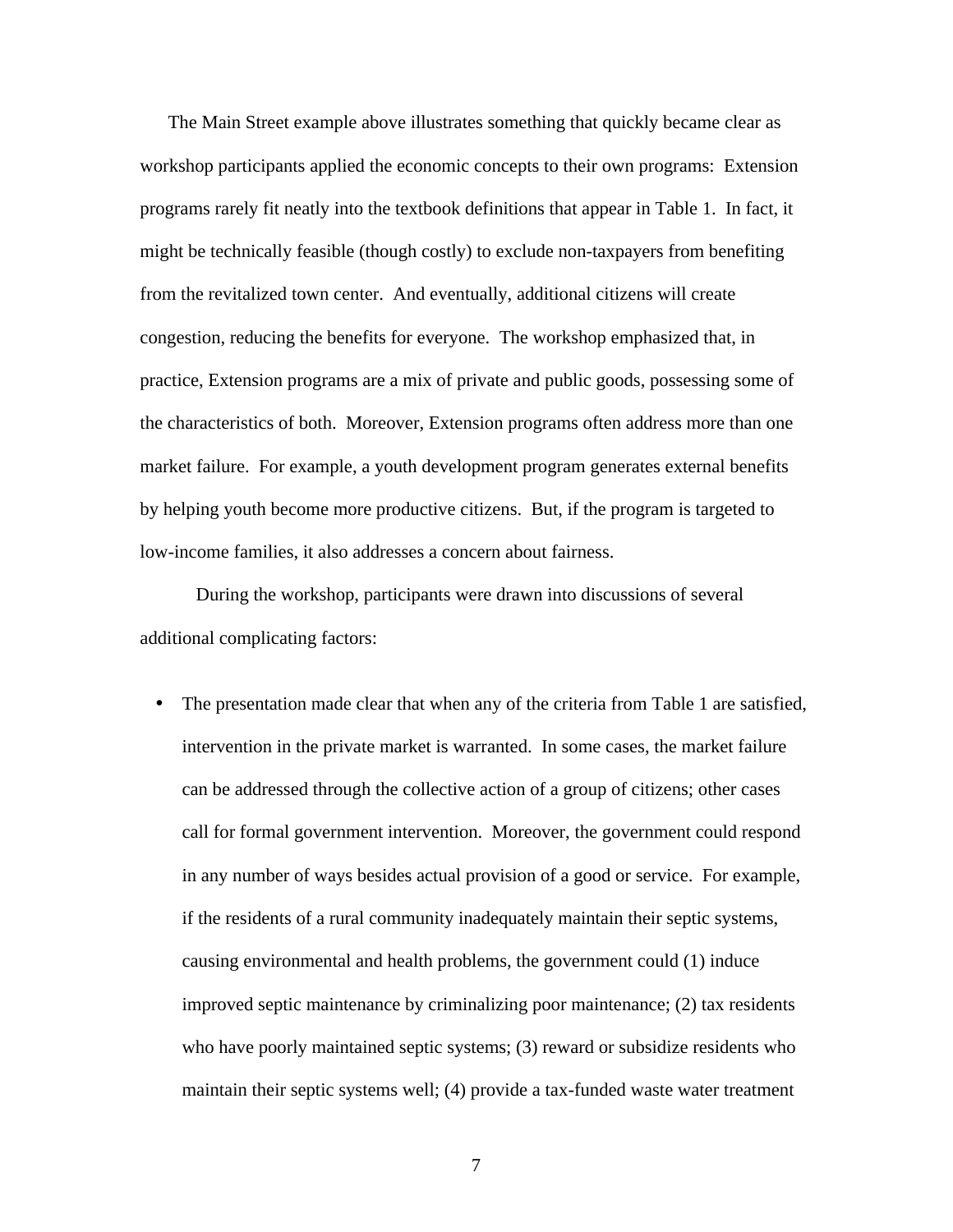system for all; or (5) educate residents on the dangers of poor septic systems and teach them how to do a better job. In the workshop, we noted that, while the market failure conditions call for market intervention, which form of intervention is best depends on the specific case.

The presentation allowed that a program may be justified by a crucial concern about fairness and justice, and very many Extension program teams believe that their program does address this concern. However, if the Extension Service tries to argue that all of their programs deserve public support "because it is only fair" that everyone have access to the programs at no charge, the public value message will quickly become diluted. Therefore, the workshop presentation emphasized that the "fairness argument" should be used sparingly. To help teams decide whether theirs was a program that could be justified on fairness grounds, they were advised to consider three questions about the program. (See Figure 2.) The more of these questions the team could answer with "yes," the stronger would be their fairness argument.

#### **Figure 2.**

#### **Does your program address fairness and justice?**

- Is it available only to those who cannot purchase the good or service on the private market?
- Do you collect a fee from those who *can* pay?
- Is there broad societal agreement that this service should be provided to those who cannot pay?
- Similarly, very many program teams believe that their programs address a market failure from imperfect information. Again, the workshop presentation emphasized that this argument should only be made when the case was very strong. To help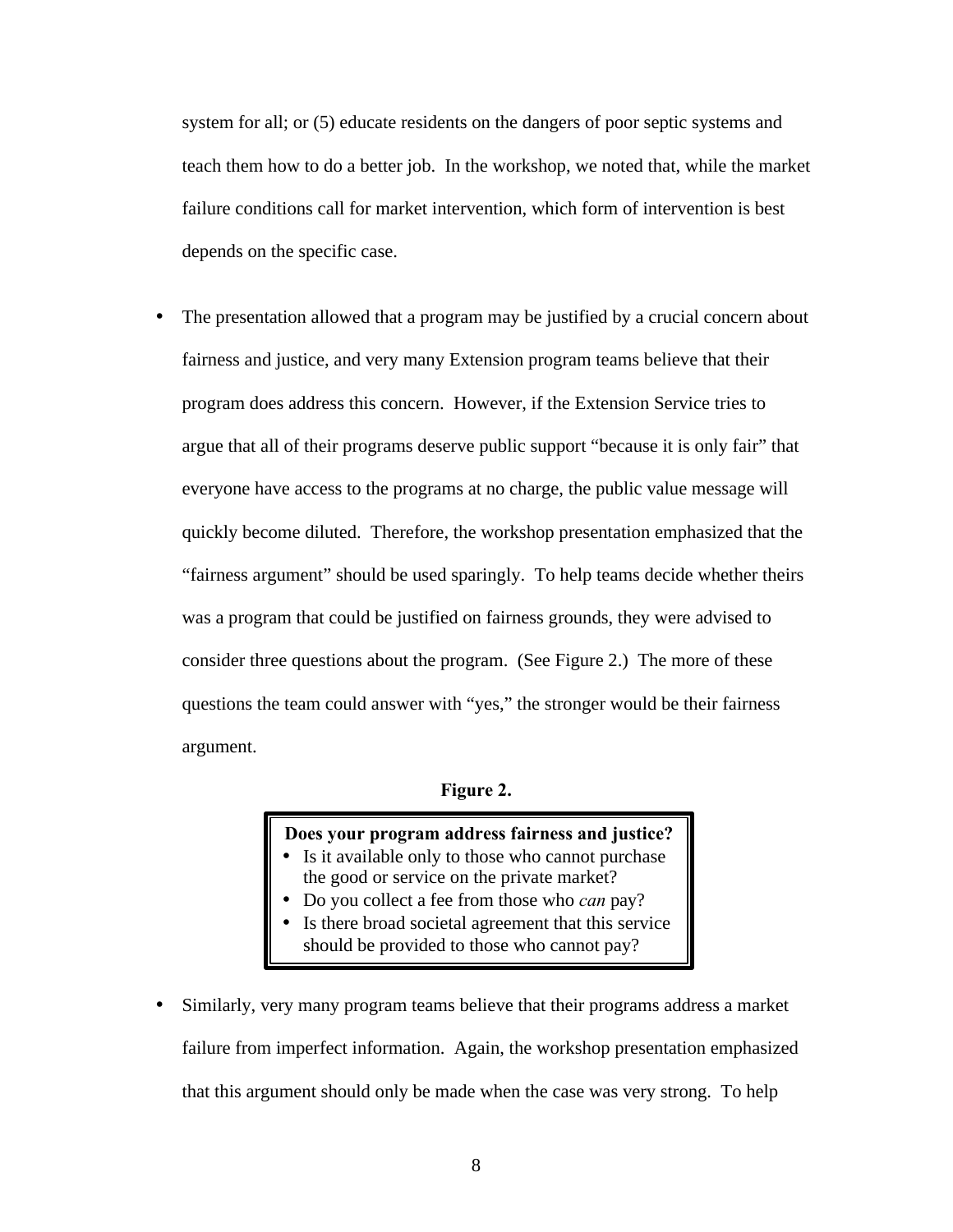program teams decide whether their program could be justified on the grounds of imperfect information, they were instructed to consider four questions about the program. (See Figure 3.) Again, teams that could answer these questions affirmatively would be able to make the most persuasive arguments.

**Figure 3.**

#### **Does your program address imperfect information?**

- Is there a demonstrable information gap?
- Can you show that other entities are providing wrong or incomplete information to consumers?
- Does your information direct consumers (and producers) toward activities that have external benefits?
- Are you providing information to a population that does not have access to private information sources?

#### **Step 2: Program Teams Begin Drafting a Public Value Statement**

After the presentation and discussion, workshop participants were asked to break into program groups to begin developing their public value statements. Participants were reminded that for the upcoming Extension conference, they would be expected to: explain the criteria for public funding; state how their program satisfies the criteria for public funding; and substantiate their claims with evidence.

The groups were expected to only begin drafting a statement during the one-hour workshop session and to complete it outside the workshop. They were advised to get started by brainstorming about all of the possible ways their program might satisfy the criteria for public funding, and then eliminate those claims that could not be substantiated by evidence and research. Finally, they were instructed to choose only those substantiated claims that would be most persuasive to citizens who are not directly served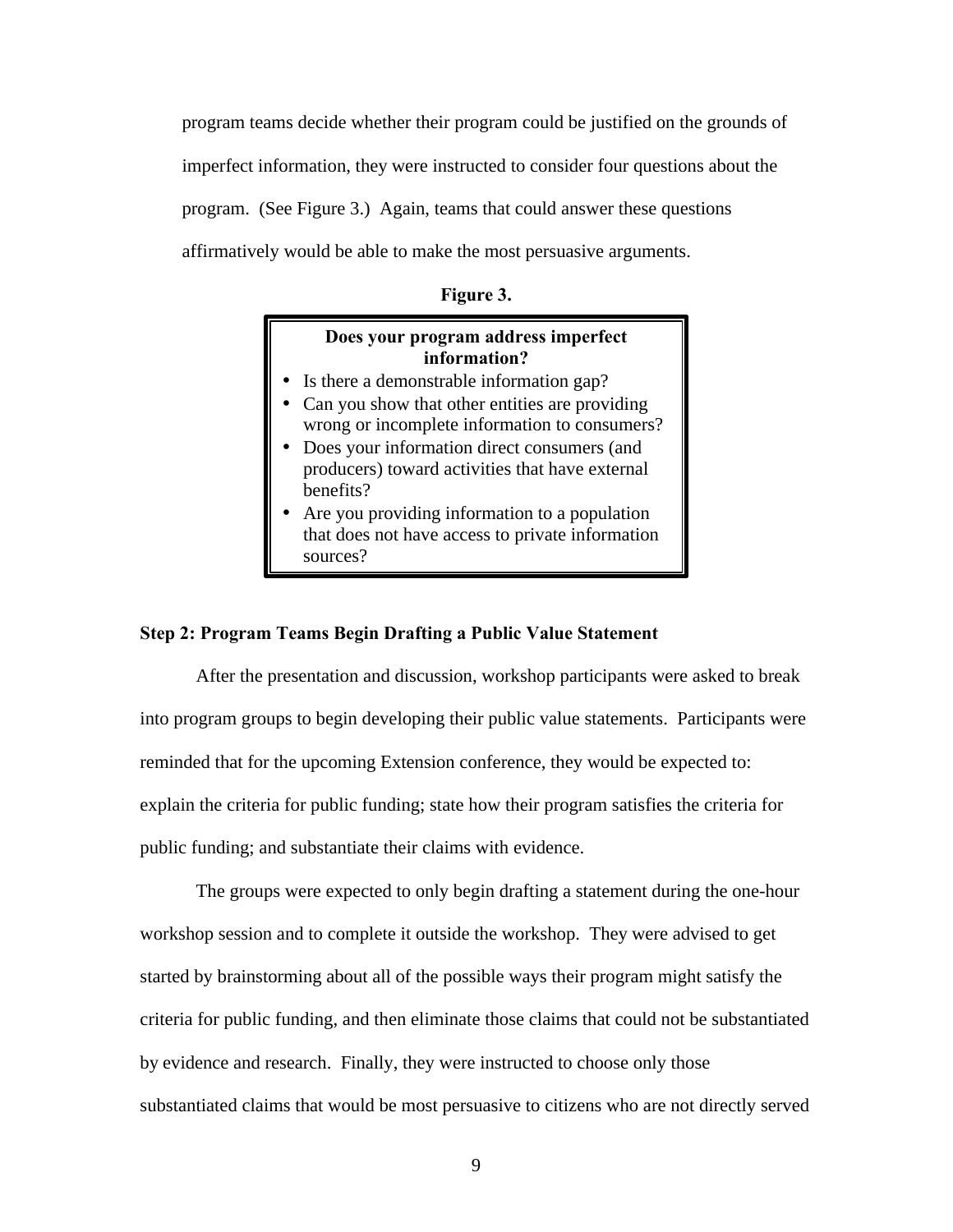by the program. In short, the aim was to produce the strongest, most defensible, and most concise public value statement possible.

Throughout this portion of the workshop, the presenter was available to answer questions and help guide the discussions. This "one-on-one" consulting seemed especially helpful for identifying all of the possible ways a program might satisfy the public funding criteria. Since the teams knew the programs best, they could name program impacts and outcomes that the presenter was unfamiliar with. Then the presenter helped to fit those impacts and outcomes into the economic criteria. Independently, some participants indicated that even more "one-on-one" consulting would have been helpful.

#### **Step 3: Applied Economists Reviewed the Draft Statements**

Shortly after the workshop, program teams were asked to submit their draft public value statements for review by two economists from the University of Minnesota's Department of Applied Economics. The draft statements were assigned to faculty members according to subject matter expertise. The economists were asked to critique the statements and to provide constructive suggestions to improve the statements' economic soundness. Some program teams reported that they did not find this step as helpful as the other steps. Perhaps the usefulness of this step could be improved if, instead of giving written comments, the faculty were drawn into a discussion of the program with the program team, providing more of the "one-on-one" consulting that seemed helpful during the workshops.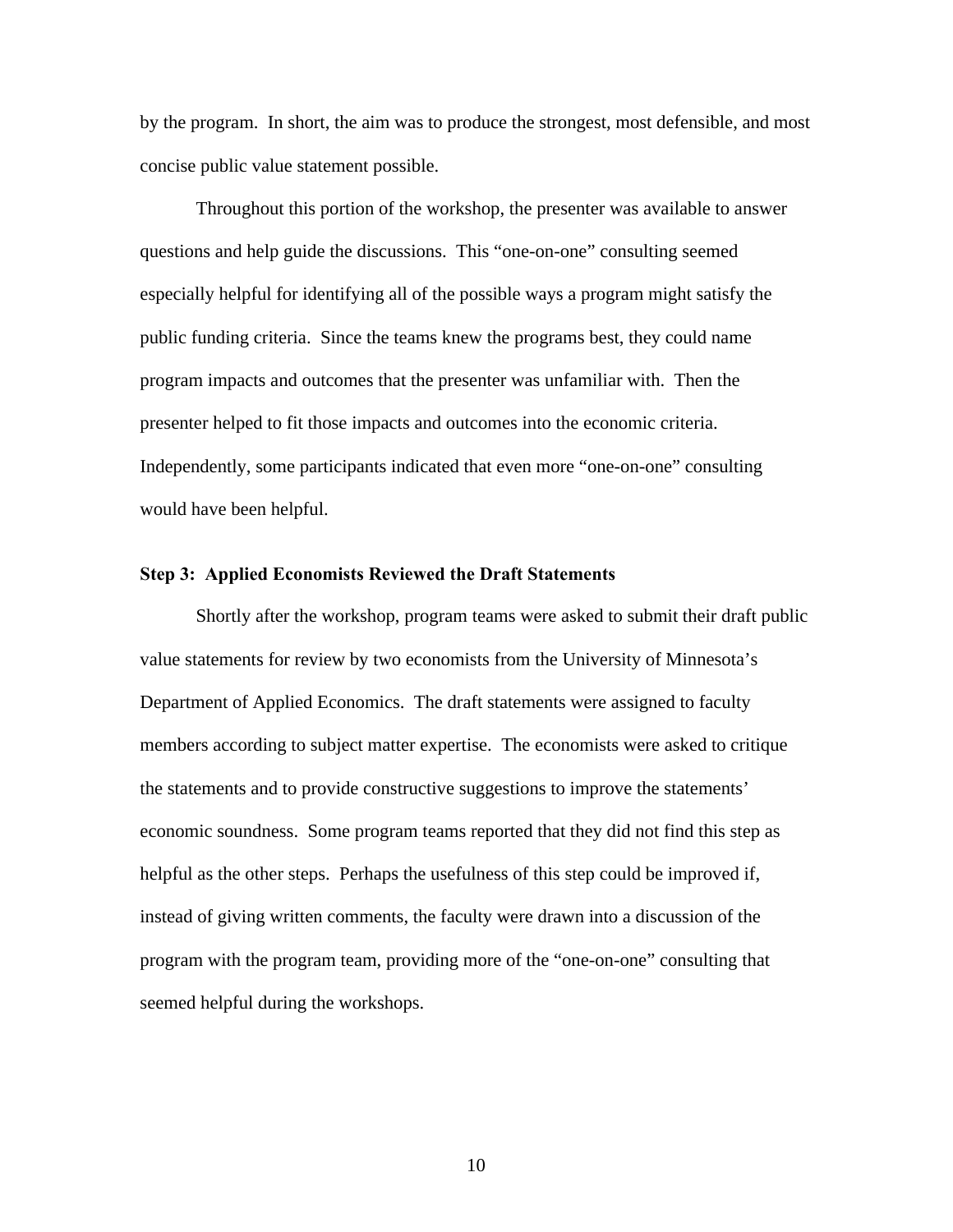#### **Step 4: Conference Participants Gave Feedback on the Public Value Presentations**

Using the comments from the applied economists, the program teams revised their public value statements and incorporated them into a presentation for the annual statewide Extension Service conference. The presenters described the program, its impact and effectiveness, and answered the question, "Why use public funds to support this program?" The presentations included a "question and answer" session, when staff not involved with the featured program could give the presenting teams feedback on their public value messages.

#### **Outcome of the "Identifying the Public Value in Extension Programs" Process**

After the program teams had completed the four steps, they were asked to evaluate how useful each step was for "explaining to someone who did not directly participate in the program why they should endorse its public funding." Program teams rated each step as "very useful, "somewhat useful," "not very useful," or "not at all useful." For all except step 3, the five teams who evaluated the process rated each step, on average, as "somewhat useful."

Perhaps a more telling measure of the effectiveness of the public value process is the change in the teams' messages about their own programs. While all of the preworkshop messages focused on the value of the program to direct participants, *all ten conference presentations* emphasized the value of the program to those not directly served. And *every team* supported their arguments with the public finance concepts learned in the workshop, albeit with varying degrees of effectiveness. Therefore, through the workshop, each team was able to improve their *potential* to secure program support from non-program-participants. Despite these observed changes, we cannot yet evaluate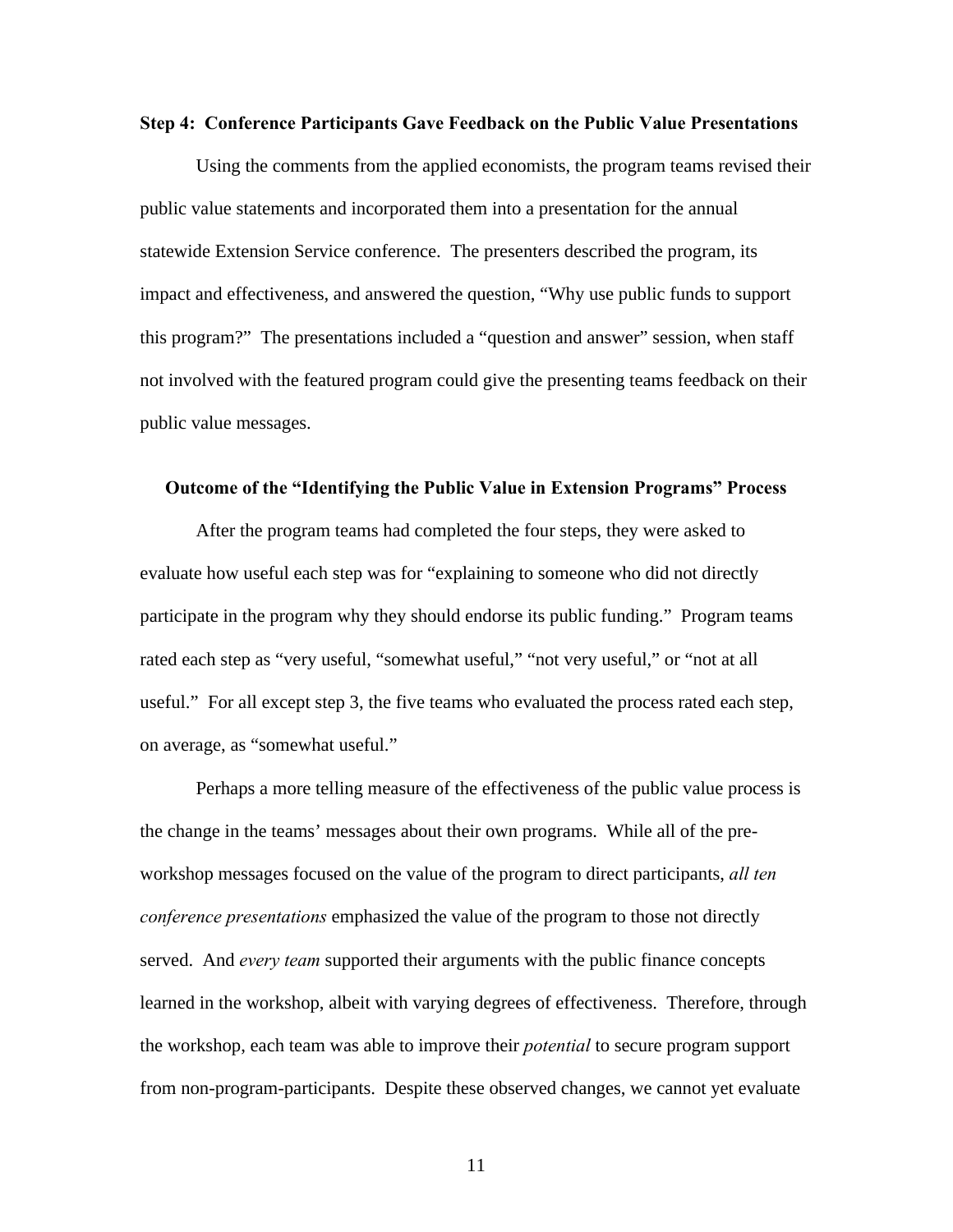whether the newly drafted statements actually *are* effective in persuading citizens and policymakers, because Extension administrators are only beginning to use them.

Through the pilot workshops, we found that the ease of crafting a good public value statement varied a great deal among programs. For some programs, it seemed immediately clear which market failure the program addressed, and the case for public support came relatively easily. For example, it seems straightforward to demonstrate that nutrition education programs directed at needy families address fairness (all families, regardless of their income, should have adequate nutrition) and public goods (adequate nutrition leads to sound public health). But even a seemingly simple case may also address a less obvious economic issue. For example, a nutrition education program may also address the case of imperfect information in the private market. Private enterprises may supply nutrition information that is biased by their profit motive, and better information may be too costly for low-income families to obtain. Government intervention, in the form of nutrition educators, is justified to help low-income consumers make the best food choices for their families.

For many programs in the wide-ranging Extension portfolio, the case is not so easy to make. Consider, for example, agricultural research and farmer-education programs that aim to increase productivity and reduce producer costs. Historically, these programs have been justified to the public with the promise of lower food prices—which directly benefit consumers—or increased farmer income—which is valued by citizens who cherish the economic vitality of farm communities. In fact, whether agricultural research leads to lower food prices, higher farmer income, or higher profits for agribusinesses will depend on the type of research, the structure of the commodity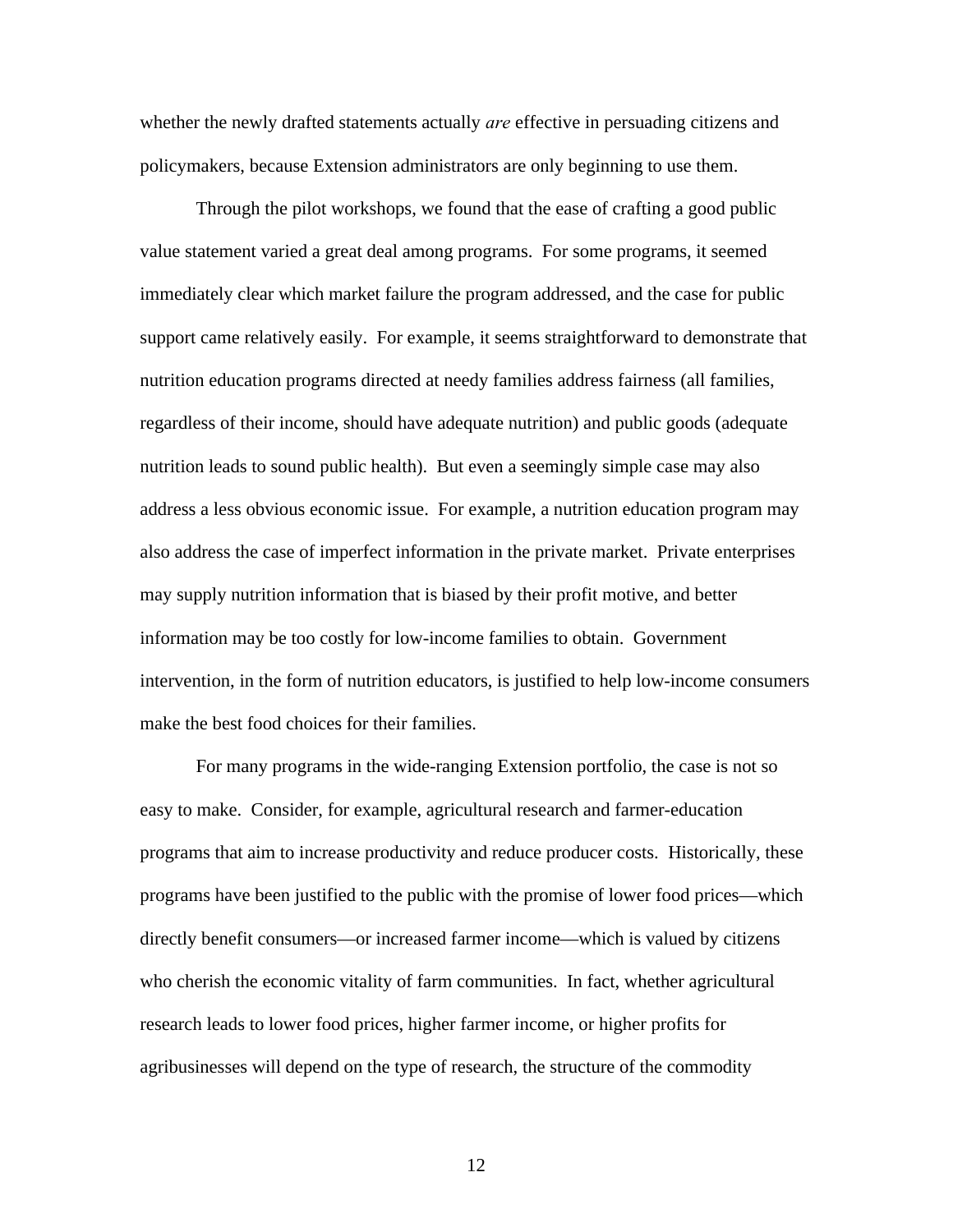market, and the relative economic power of farmers, processors, and retailers. (For a discussion of the impact of agricultural research, see Alston and Pardey, 1999.) Stronger arguments can be made for programs that produce high external benefits, such as those that induce farmers to adopt environmentally sound practices or programs aimed at poor farmers. (Umali-Deininger, 1997.) For program teams charged with developing a public value statement, putting all of this into a concise message can be difficult.

#### **Next Steps for Extension**

The "Identifying the Public Value in Extension Programs" pilot workshops helped ten Minnesota Extension programs develop a message about the public value of their programs. There are several additional steps that the Extension Service, with input from public finance economists, can take to increase public support for their programs.

- 1. The workshop can be repeated to help more programs develop a public value message. Alternatively, the messages could be drafted by an economist (or someone fluent in the economic concepts presented in the workshop) working closely with a program team. However, a message drafted by someone outside the program team might not seem as valid to the team as one they develop themselves.
- 2. The documented impact of an Extension program is a key element in its public value statement. The pilot workshops focused on mature programs that had strong evidence of impact, but impact data is sparse for many Extension programs. Extension needs to address this inadequacy through policies and by supporting program teams that are developing evaluation systems.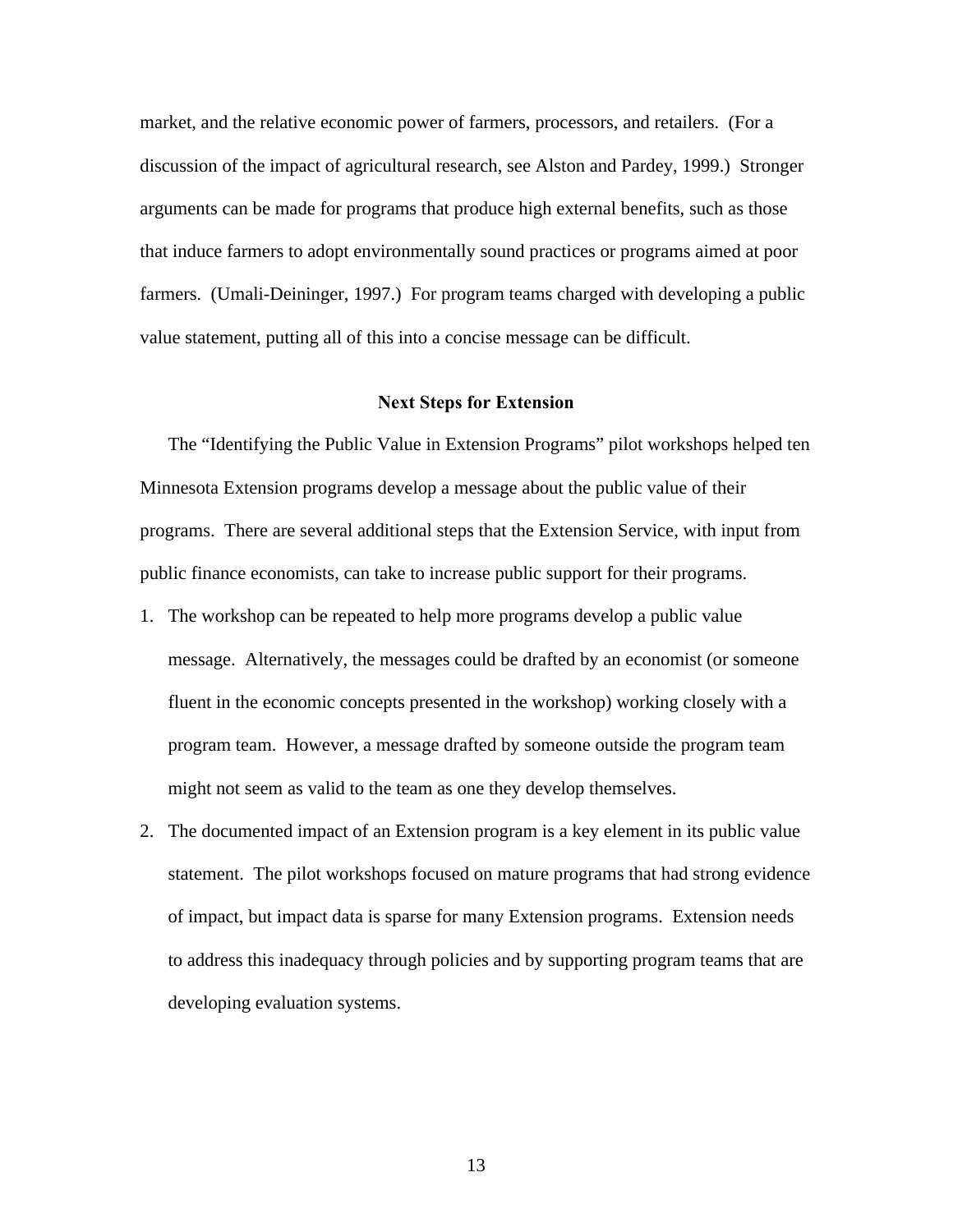- 3. In cases where public value is strong, the message must be delivered to the relevant stakeholders—those government officials who authorize Extension's funding and the citizens who elect them.
- 4. Identifying the public value of a service does not answer the question of which level of government—federal, state, county, or local—should fund the provision of that service. Applying the theory of local public goods to Extension programs can help answer this question.
- 5. In cases where public value is *not* strong, Extension must decide whether it will support the program with grants, user fees, or not at all, while recognizing that reducing subsidies for programs that provide primarily private benefits could dampen support for Extension from those who receive the benefits. In cases where user fees are warranted, Extension must choose when, how much, and to whom fees should be charged. Theories and models of public enterprises can guide these choices. Finally, Extension must decide what to do with revenue raised through fees. Funds could be reinvested in the programs that generated the revenue, or they could be used to support programs that have significant public value and will not generate revenue on their own.